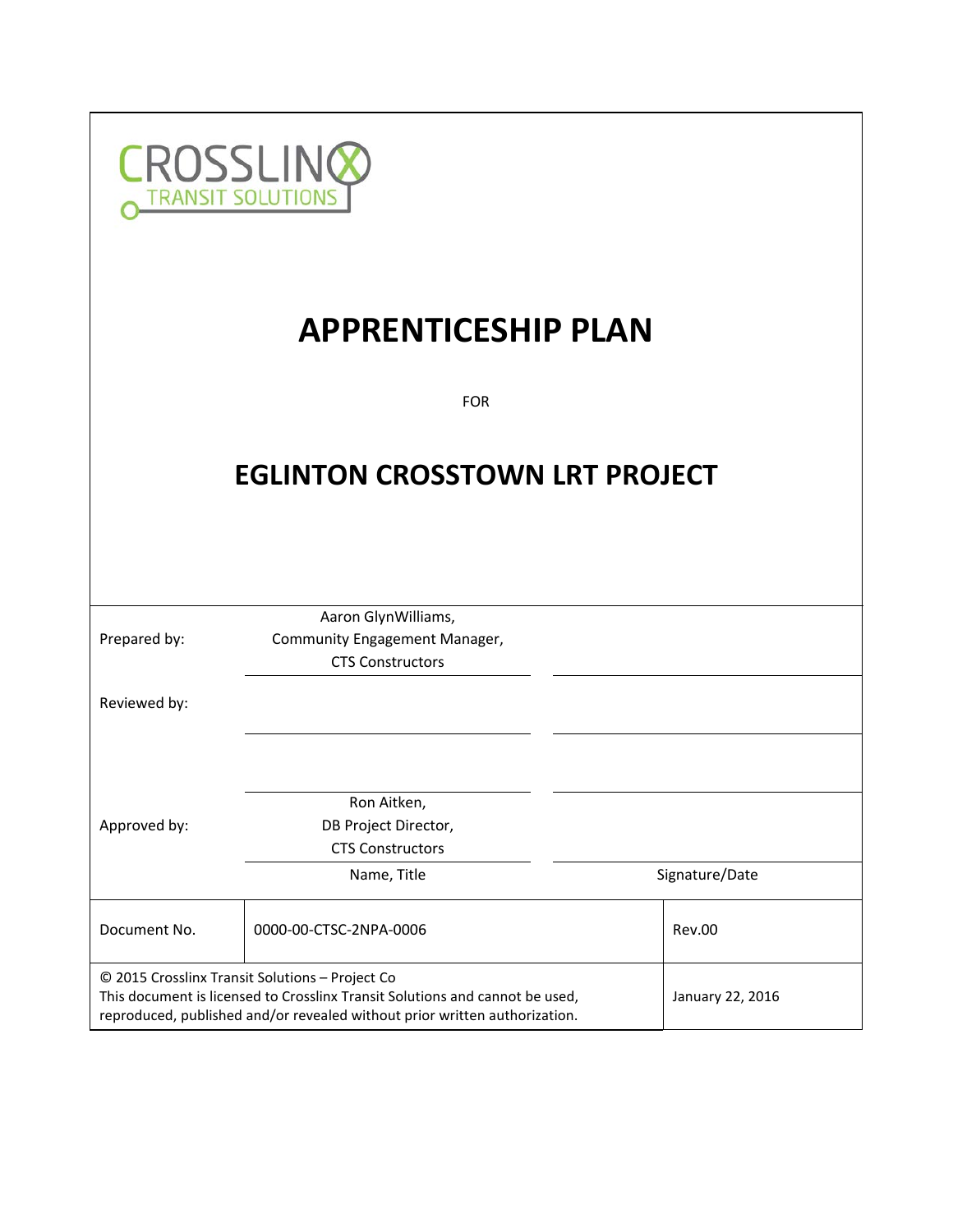## **DOCUMENT REVISIONS INDEX**

| <b>Revision</b> | Date | <b>Description of Changes</b> |
|-----------------|------|-------------------------------|
| 00              |      |                               |
|                 |      |                               |
|                 |      |                               |
|                 |      |                               |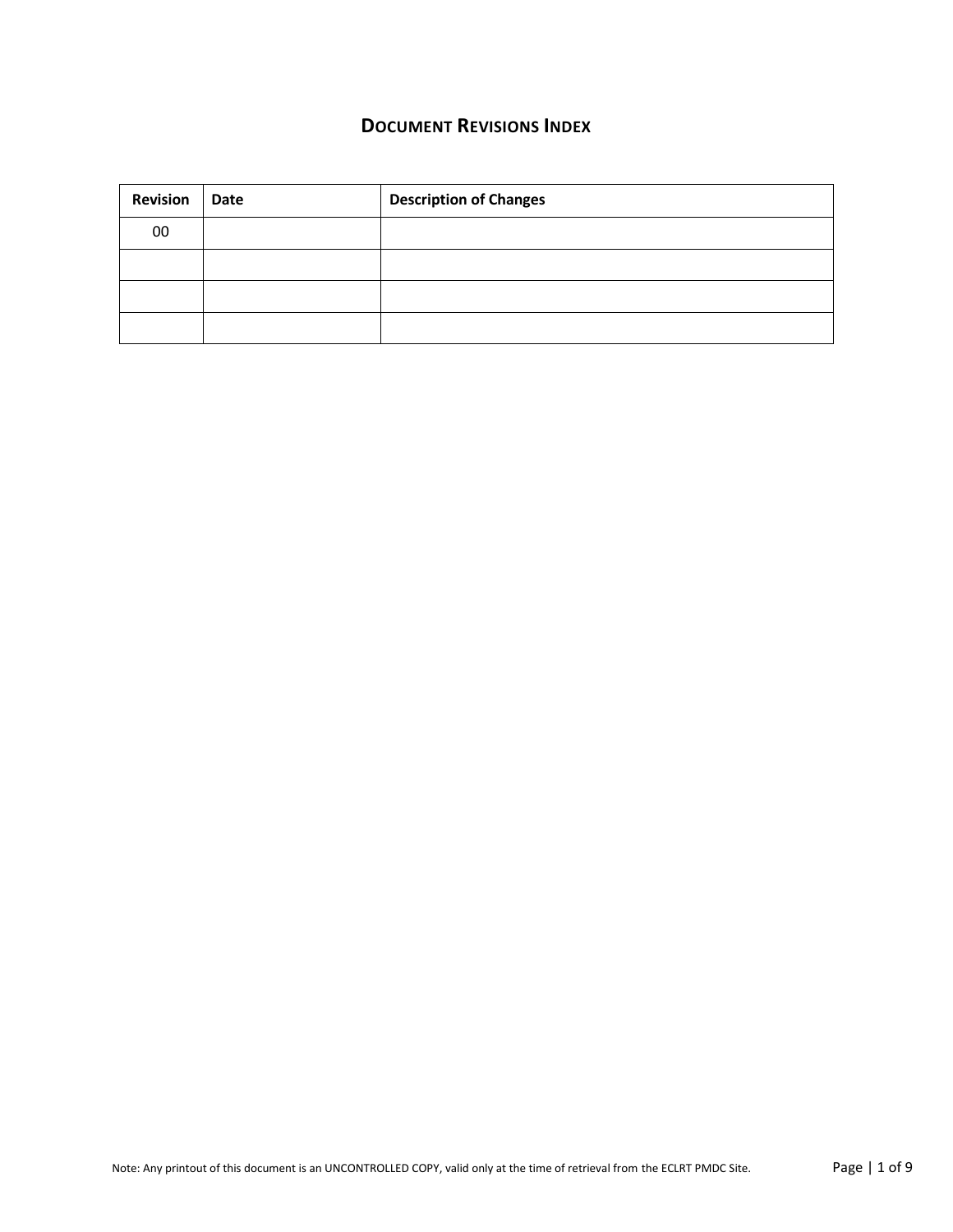

| 0000-00-CTSC-2NPA-0006 | <b>APPRENTICESHIP PLAN</b> | <b>EGLINTON CROSSTOWN LRT PROJECT</b> |
|------------------------|----------------------------|---------------------------------------|
| 00                     | January 22, 2016           | <b>Owner: Aaron GlynWilliams</b>      |

## **TABLE OF CONTENTS**

| 1.0 |     |  |
|-----|-----|--|
|     | 1.1 |  |
|     | 1.2 |  |
| 2.0 |     |  |
|     |     |  |
|     |     |  |
|     |     |  |
|     |     |  |
|     |     |  |
|     |     |  |
|     |     |  |
|     |     |  |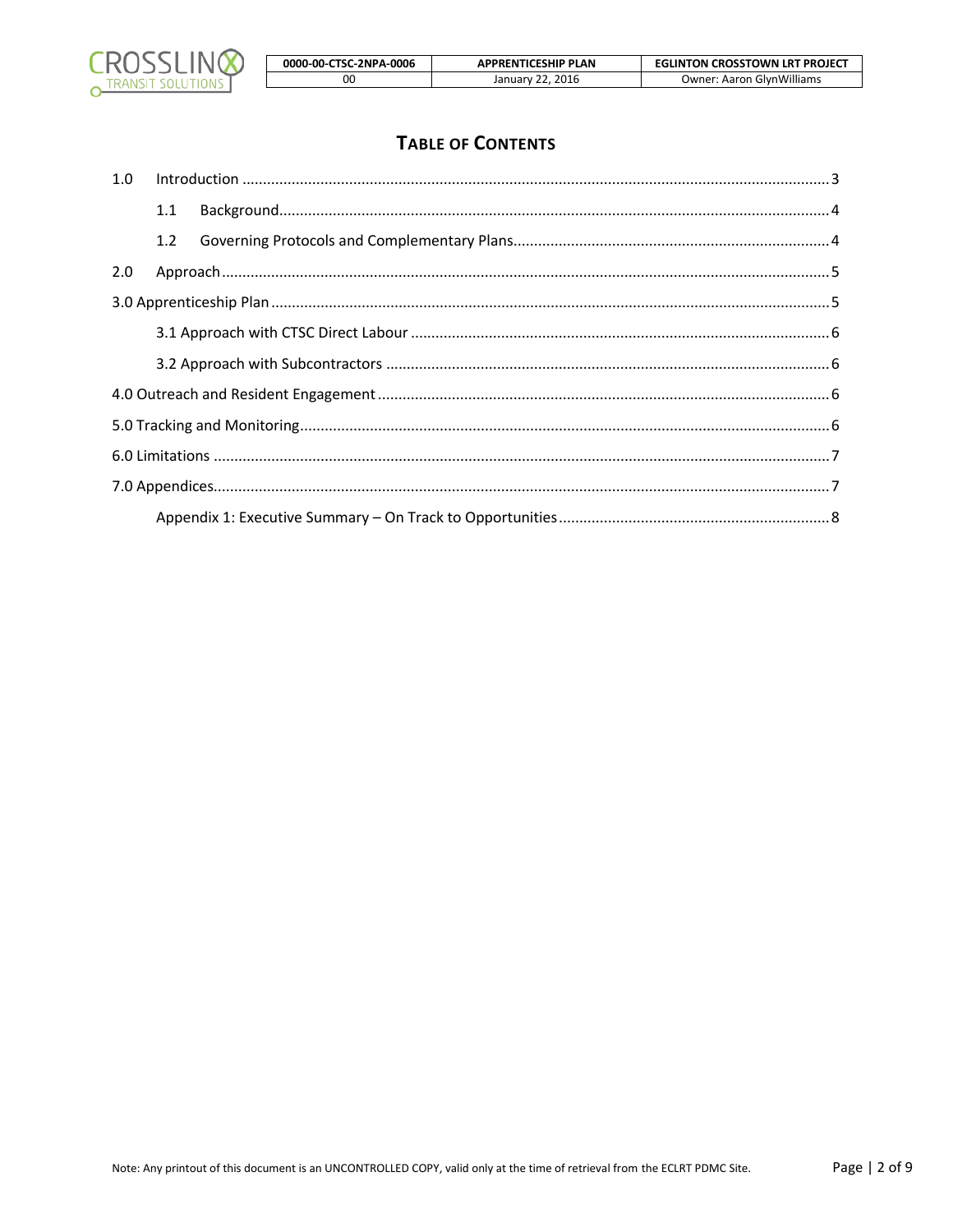

## **1.0 Introduction**

Crosslinx Transit Solutions (CTS) was selected by Metrolinx and Infrastructure Ontario (HMQ) to design, build, finance, and maintain the Eglinton Crosstown Light Rail Transit (ECLRT) Project (Project). It runs 19 kilometres along Eglinton Avenue, from Mount Dennis in the west to Kennedy Station in the east, and will be integrated with existing infrastructure, transit systems and utilities. Preliminary investigative activities (early works) began in Fall 2015. Construction will begin in Spring 2016 and target substantial completion in Fall 2021.

The ECLRT represents the single largest transit investment in the history of the region. When in service, it will bring fast, reliable and comfortable transit to Toronto residents, integrate transit services and create thousands of professional, administrative and construction jobs.

CTS and Crosslinx Transit Solutions Constructors (CTSC) recognize that this major infrastructure investment should also provide benefits for the communities in which it works, including employment, training, apprenticeship, local supplier, and social procurement opportunities where possible.

The Project Agreement (PA) requires that CTS submit an Apprenticeship Plan (the Plan) that sets out its approach to providing apprenticeship opportunities in the design and construction of the Eglinton Crosstown LRT. The PA also requires that CTS include the following in the Plan:

- I. specific objectives for apprenticeship opportunities for the Project on a trade-bytrade basis
- II. apprenticeship opportunities for each trade required on the Project
- III. a confirmation that apprenticeships will be registered with the Ministry of Training, Colleges and Universities and the Ontario College of Trades, as applicable
- IV. a program to ensure the required supply of apprentices to meet ProjectCo's Apprenticeship Plan objectives and requirements
- V. a program to support apprentices on the Project to complete their apprenticeships during the Project Term and, for those whose apprenticeships are not complete by the end of the Project Term, a program to support apprentices to complete their apprenticeships after the end of the Project Term
- VI. a focused apprenticeship program for youth-at-risk, historically disadvantaged groups in local communities including low-income, racialized and immigrant populations, and military veterans.

Where appropriate, the Plan will include initiatives to support two separate apprenticeship streams: one for labour hired by CTSC's directly labour company CTS (ASDE) INC. (CTSC-DL), and one with Subcontractors.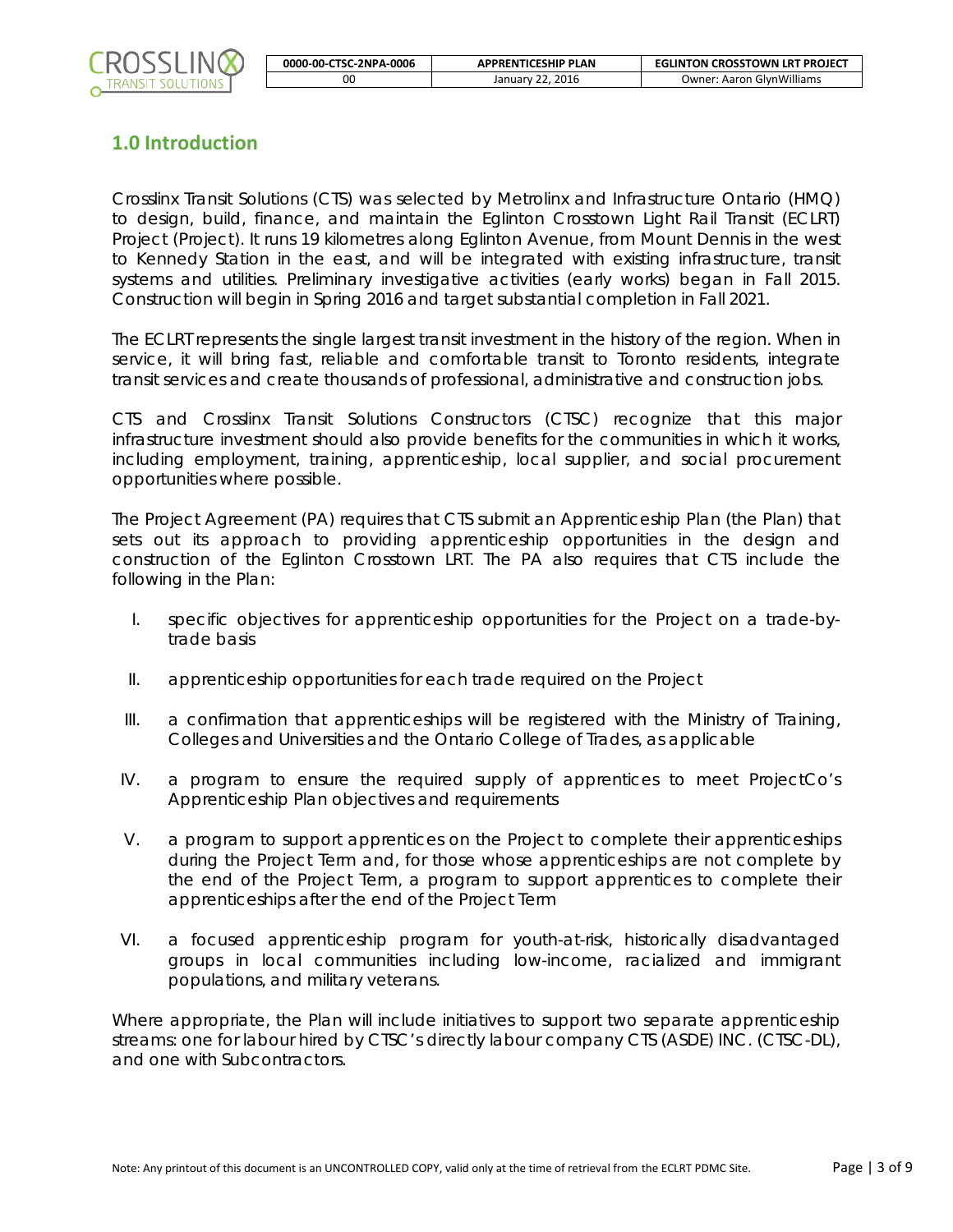

| 0000-00-CTSC-2NPA-0006 | <b>APPRENTICESHIP PLAN</b> | <b>EGLINTON CROSSTOWN LRT PROJECT</b> |
|------------------------|----------------------------|---------------------------------------|
| ΟO                     | January 22, 2016           | <b>Owner: Aaron GlynWilliams</b>      |

CTS and CTSC shall implement the approved plan and provide an annual report to HMQ Entities on the implementation of the Apprenticeship Plan.

#### **1.1 Background**

In December 2013, Metrolinx and Infrastructure Ontario released a request for proposals to the consortia pre-qualified to deliver the balance of the Project, an integrated system consisting of stations, track works, signaling, communications and other required infrastructure. The RFP required interested bidders to submit as part of their bid proposals, plans for increasing apprenticeship training on the Project, providing significant opportunities for local companies, and ensuring design excellence and community benefits.

Later in the planning process, Metrolinx also established a Community Benefits Framework for the Project and incorporated a community benefits program as part of the Eglinton Crosstown LRT line project. A Community Benefits Framework was developed in 2014 and signed by Metrolinx and the Toronto Community Benefits Network (TCBN) to support the concept of building Community Benefit Agreements (CBAs) into major infrastructure projects.

The Eglinton Crosstown was the first time a Community Benefits framework was included as part of a major infrastructure project in Ontario. During this same period, the Province of Ontario introduced Bill 6: Infrastructure for Jobs and Prosperity Act, 2015. The purpose of this Act is to establish mechanisms to encourage principled, evidence-based and strategic long-term infrastructure planning that supports job creation and training opportunities, economic growth and protection of the environment, and incorporate design excellence into infrastructure planning. Section 9.4 of Bill 6 includes the requirement that certain bidders involved in the procurement process of the construction or maintenance of an infrastructure asset make a commitment to the government of its use of apprentices, provide an apprenticeship plan for the construction or maintenance of an infrastructure asset, or both. The language contained within that section of the bill is generally reflected in the PA.

CTS recognizes that public infrastructure planning and investment should promote economic competitiveness, productivity, job creation and training opportunities for local communities. We expect heightened media and stakeholder interests in CTS' progress on implementing Community Benefits programs and initiatives on the Project and recognize that HMQ as well as CTS will be called on to demonstrate the effectiveness of the first Community Benefits framework on a Canadian infrastructure project.

#### **1.2 Governing Protocols and Complementary Plans**

In addition to this Apprenticeship Plan, several other complementary plans also form part of CTS' deliverables, including:

- **Communications Protocol**
- **Construction Communications Plan**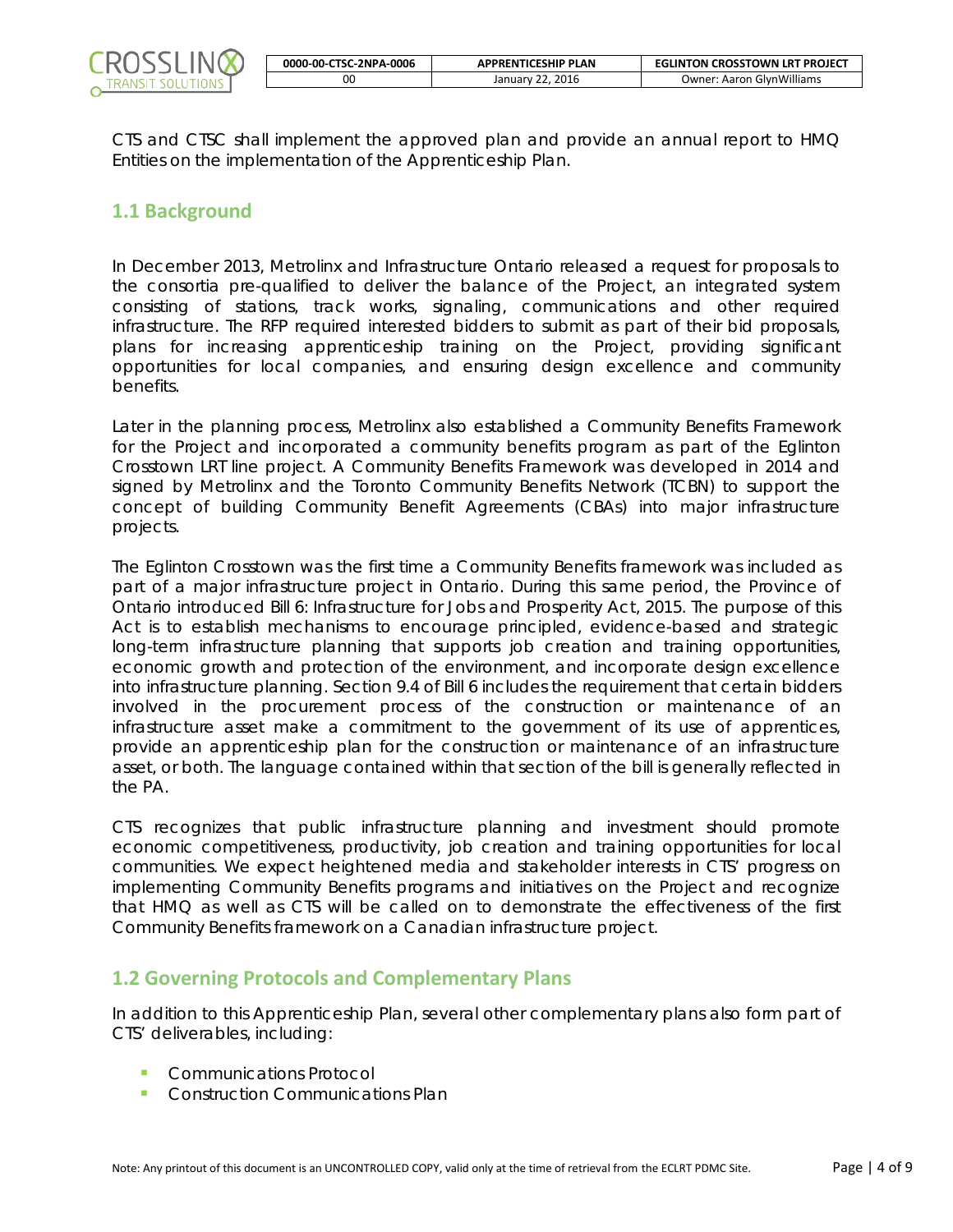

- **Community Benefits and Liaison Plan**
- **Community Engagement and Stakeholder Relations Plan**

### **2.0 Approach**

CTSC (via CTSC-DL) is in the process of securing Project-specific collective agreements with three unions: Labourers' International Union of North America, United Brotherhood of Carpenters and Joiners of America and International Union of Operating Engineers. All construction labour hired directly by CTSC-DL for the Project will be hired in accordance with the CTSC-DL Collective Agreements, which are expected to be in place in the first half of 2016.

The foundational element of the Plan is to seek to include its objectives directly in the CTSC-DL Collective Agreements in order to achieve them in conjunction with the applicable unions. Upon execution of those collective agreements, CTSC-DL will work with each union to develop and implement specific objectives for apprenticeship opportunities for the Project, in order to implement the Plan.

CTSC will also subcontract all construction work on the Project in accordance with the existing collective labour obligations of its partners. CTSC will seek to include the objectives of the Plan in each applicable subcontract and will also work with the unions engaged by the relevant subcontractors in a similar manner to that described above to further the implementation of those objectives.

CTSC will work with each union to ensure that programs are in place to support apprentices on the Project to complete their apprenticeships during the Project Term and, for those whose apprenticeships are not complete by the end of the Project Term, to support apprentices to complete their apprenticeships after the end of the Project Term.

CTSC will also work with each union to develop and implement a focused apprenticeship program for youth-at-risk, historically disadvantaged groups in local communities including low-income, racialized and immigrant populations, and military veterans.

#### **3.0 Apprenticeship Plan**

As described above, the Plan will create two streams to distinguish between construction labour hired directly by CTSC-DL and construction labour hired by subcontractors. Each stream will be supported through various Community Benefits initiatives and by leveraging partnerships with local workforce agencies to promote apprenticeship opportunities. CTS' Community Benefits and Liaison Officer will work closely with the People and Culture and Procurement teams to track and implement efforts related to the CTS Apprenticeship Plan.

CTS recognizes that there is currently no single apprenticeship pathway for the construction industry and this represents a barrier to success. The varied and disparate nature of apprenticeship programs within respective trades adds complexity to delivering and tracking a unified strategy.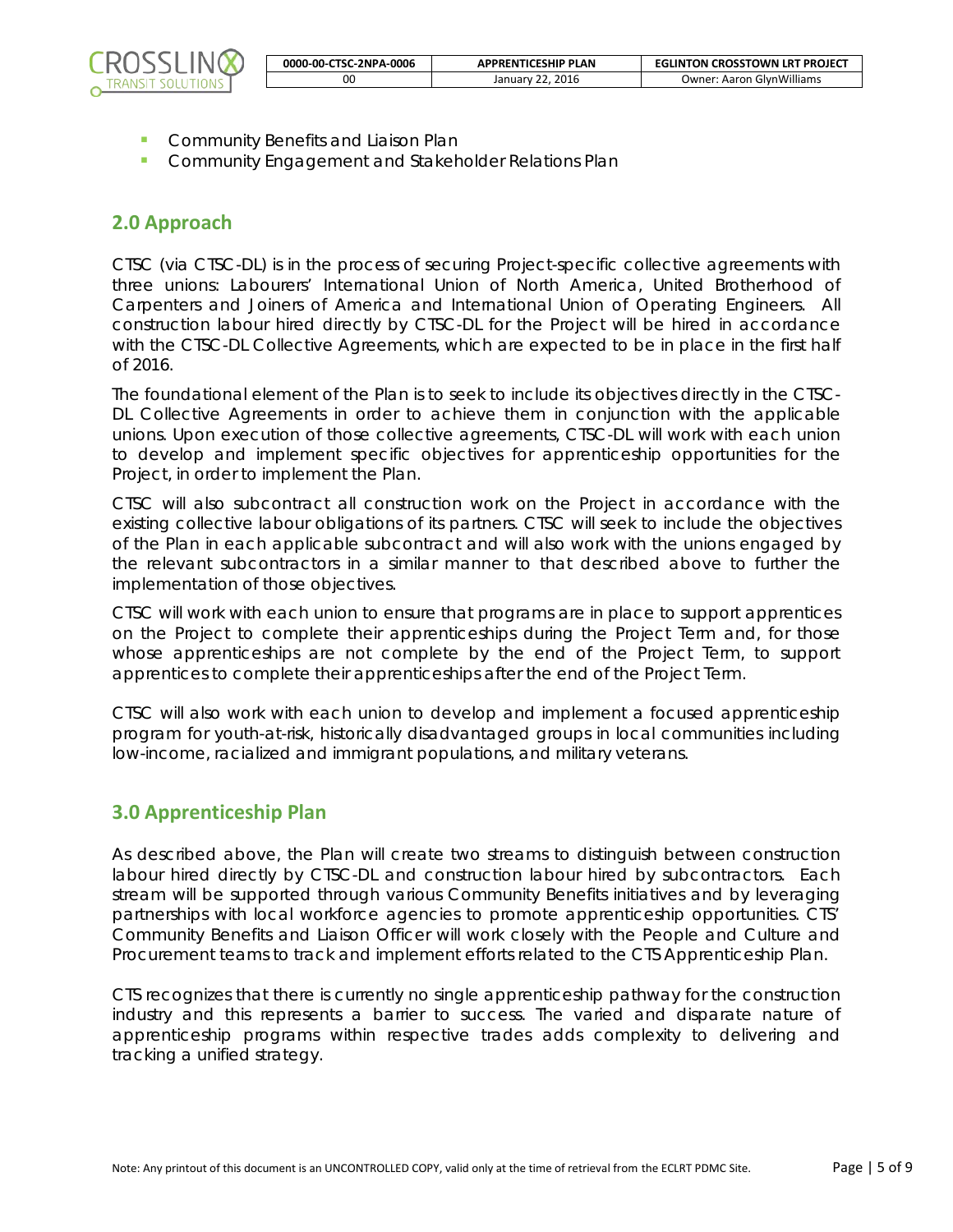

| 0000-00-CTSC-2NPA-0006 | <b>APPRENTICESHIP PLAN</b> | <b>EGLINTON CROSSTOWN LRT PROJECT</b> |
|------------------------|----------------------------|---------------------------------------|
| oc                     | January 22, 2016           | <b>Owner: Aaron GlynWilliams</b>      |

CTS has reviewed the findings of the United Way's 'On Track to Opportunities: Linking Transit Development to Community Employment and Training'. As the private sector partner to implementation, CTS will support and participate in a working group chaired by the United Way of Toronto and York Region and the Ministry of Training, Colleges, and Universities to help design a construction apprenticeship pathway for the Province of Ontario. We look forward to joining all key partners around the design and implementation of this pathway. An Executive Summary of the United Way Report is included as Appendix 1.

#### **3.1 Approach with CTSC Direct Labour**

As mentioned above, CTSC-DL is in the process of securing Project-specific collective agreements; all construction labour hired directly by CTSC-DL for the Project will be hired via those collective agreements. The foundational element of the Plan is to seek to include its objectives directly in the CTSC-DL Collective Agreements in order to achieve them in conjunction with the applicable unions. Upon execution of those collective agreements, CTSC-DL will work with each union to develop and implement specific objectives for apprenticeship opportunities for the Project, in order to implement the Plan.

#### **3.2 Approach with Subcontractors**

CTCS will seek to include the objectives of the Plan in each applicable subcontract and will also work with the unions engaged by the relevant subcontractors in a similar manner to that described above to ensure those objectives are implemented.

#### **4.0 Outreach and Resident Engagement**

Outreach to residents of the ECLRT corridor has been ongoing for years. Resident engagement as it pertains to the Project's apprenticeship opportunities has been led by the Ontario Labour Market Partnership (OLMP). The OLMP supported several resident engagement sessions and ensured they helped to break down complex pathways to each of the key trades that will be a part of the Project; provided residents an opportunity to interact first-hand with the trades ambassadors to get a real feel of the work, and; served to transfer knowledge of key components of the apprenticeship system.

This resident outreach process designed and tested a model that brought community, labour, workforce development, government and industry as working partners.

CTS will seek to leverage recent resident engagement along the ECLRT corridor, for the CTSC Apprenticeship program, as required.

#### **5.0 Tracking and Monitoring**

Upon execution of the collective agreements and full commencement of construction activities, CTSC will work with each union and applicable subcontractors to collect statistics on the number of apprentices involved in the Project relative to the number of journeypersons, in order to report those aggregated statistics to HMQ Entities each month.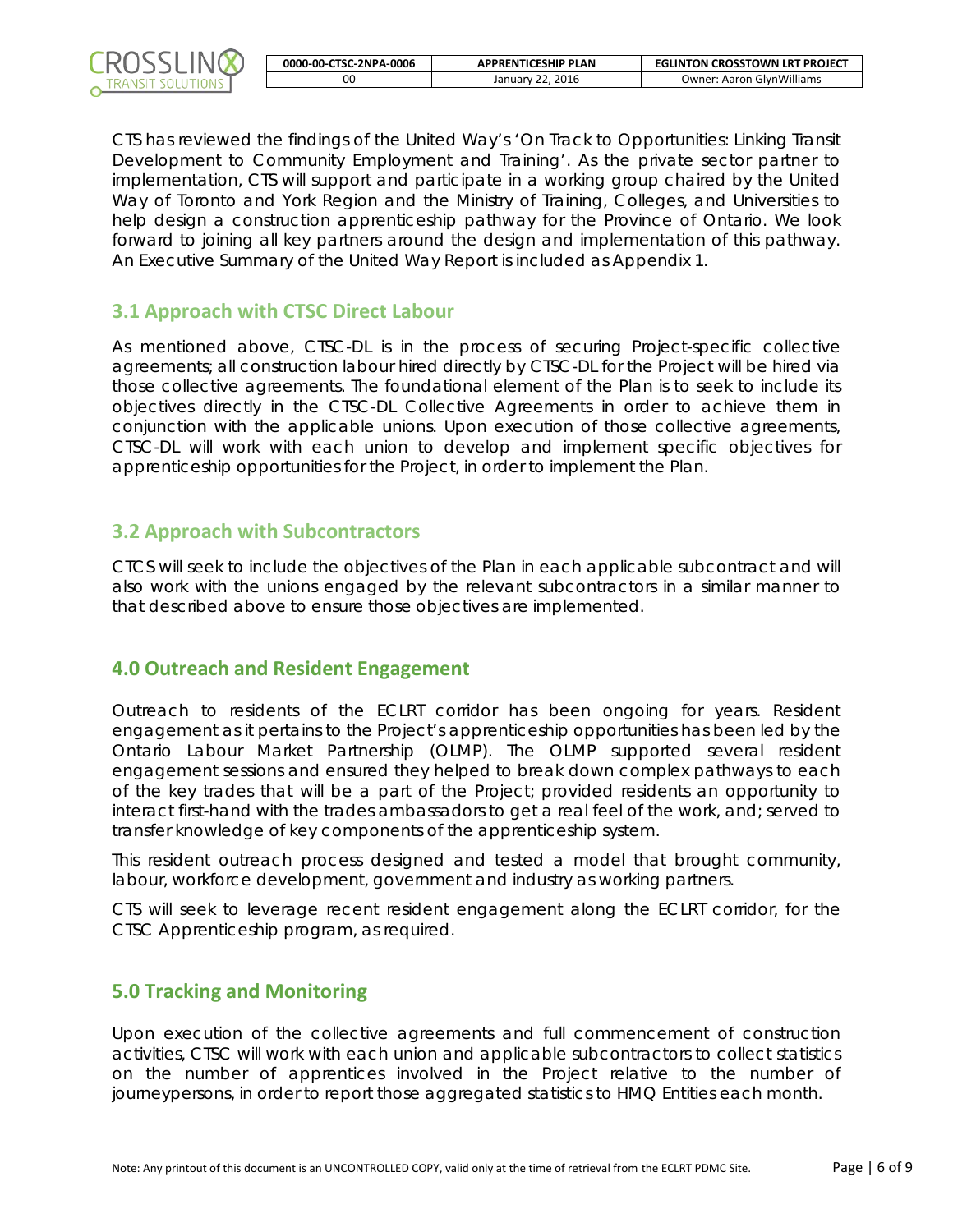

| 0000-00-CTSC-2NPA-0006 | <b>APPRENTICESHIP PLAN</b> | <b>EGLINTON CROSSTOWN LRT PROJECT</b> |
|------------------------|----------------------------|---------------------------------------|
|                        | January 22, 2016           | <b>Owner: Aaron GlynWilliams</b>      |

#### **6.0 Limitations**

CTS recognizes that there is currently no single apprenticeship pathway for the construction industry. The varied and disparate nature of apprenticeship programs within respective trades adds complexity to delivering and tracking a unified strategy.

## **7.0 Appendices**

Appendix 1 Executive Summary – On Track to Opportunities